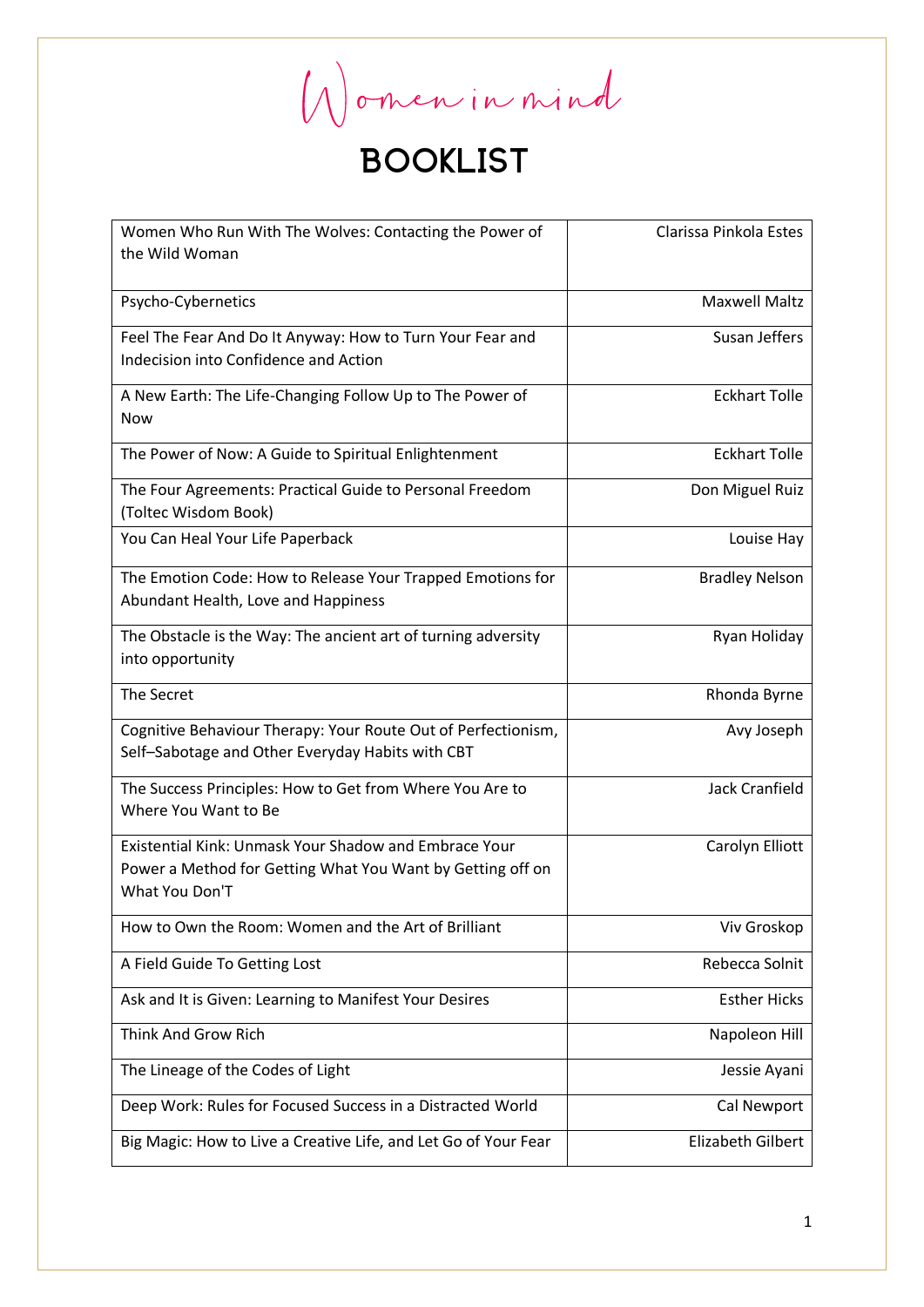Women in mind

| Sacred Contracts: Awakening Your Divine Potential                  | <b>Caroline Myss</b>       |
|--------------------------------------------------------------------|----------------------------|
| <b>Conversations With God</b>                                      | <b>Neale Donald Walsch</b> |
| Women Who Love Too Much                                            | Robin Norwood              |
| The Heroine's Journey: Woman's Quest for Wholeness                 | Maureen Murdock            |
| The Mosaic                                                         | Daniel B. Levin            |
| To Love and Let Go: A Memoir of Love, Loss, and Gratitude          | Rachel Brathen             |
| from Yoga Girl                                                     |                            |
| On the Shortness of Life                                           | Seneca                     |
| The Magic                                                          | Rhonda Byrne               |
| The Sacred and Profane                                             | Eliade Mircea              |
| Loving What Is: Four Questions That Can Change Your Life           | <b>Byron Katie</b>         |
| Nine Lies About Work: A Freethinking Leader's Guide to the         | Marcus Buckingham          |
| <b>Real World</b>                                                  |                            |
| <b>Atomic Habits</b>                                               | James Clear                |
| What Do Women Want?: Adventures in the Science of Female           | Daniel Bergner             |
| Desire                                                             |                            |
| She Comes First: The Thinking Man's Guide to Pleasuring a<br>Woman | lan Kerner                 |
| The Restless Executive: Reclaim your values, love what you do      | Jo Simpson                 |
| and lead with purpose                                              |                            |
| The Choice Factory: 25 behavioural biases that influence what      | <b>Richard Shotton</b>     |
| we buy                                                             |                            |
| Outwitting the Devil: The Secret to Freedom and Success            | Napoleon Hill              |
| Fear Less: How to Win at Life Without Losing Yourself              | Dr Pippa Grange            |
| Surrounded by Psychopaths: or, How to Stop Being Exploited         | <b>Thomas Erikson</b>      |
| by Others                                                          |                            |
| Surrounded by Idiots: The Four Types of Human Behaviour            | <b>Thomas Erikson</b>      |
| The Three Laws of Performance: Rewriting the Future of Your        | <b>Steve Zaffron</b>       |
| Organization and Your Life                                         |                            |